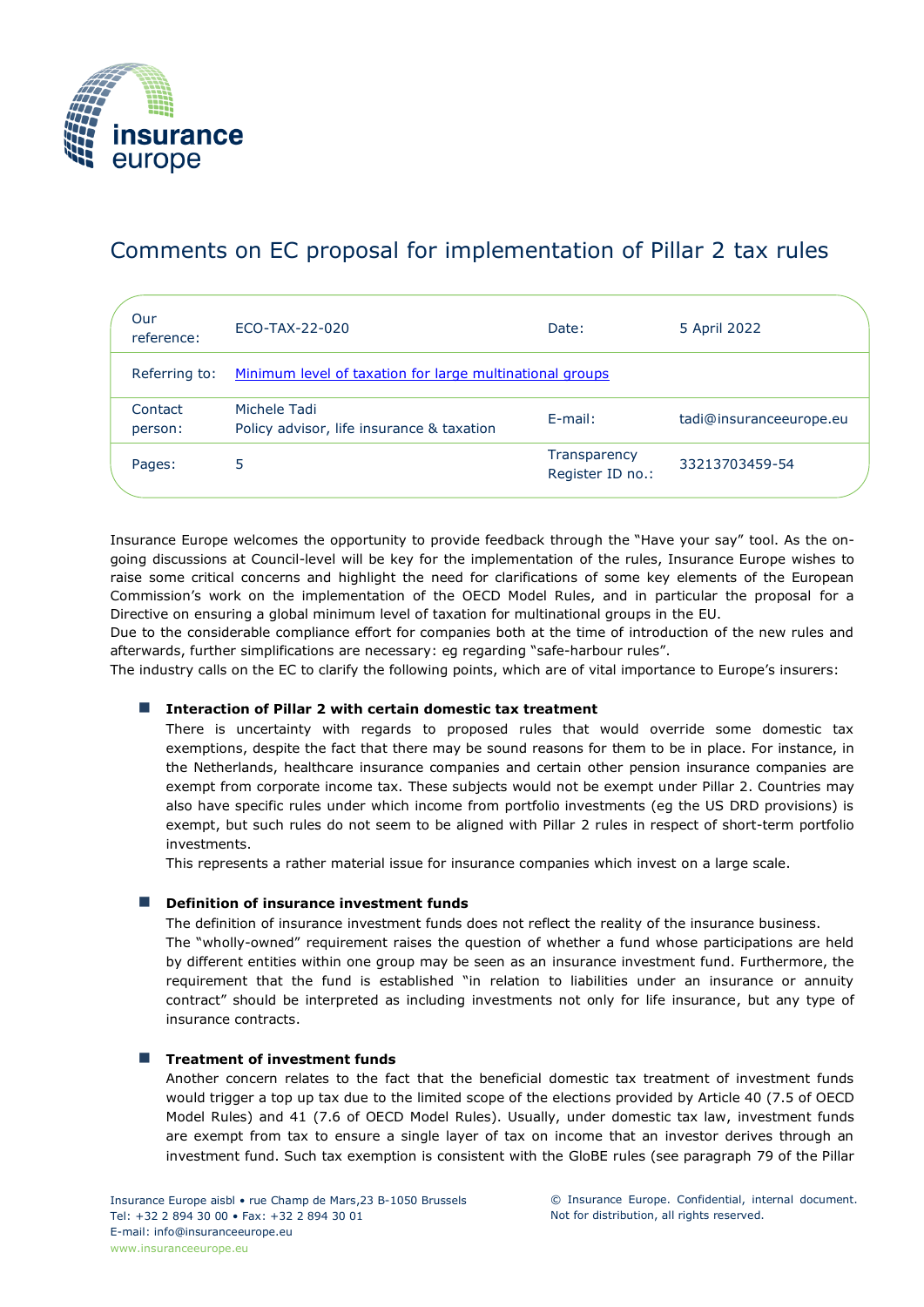

2 blueprint report). Consequently, GloBE rules should not trigger top-up tax on income of an investment fund. However, the envisioned rules do not achieve this goal and could result in an unintended top-up tax.

Both elections essentially aim to attribute the income of an investment fund to the investor where it is then subject to an Effective Tax Rate (ETR) computation. In circumstances where investment income is taxed at the level of the investor the ETR computation would normally produce adequate results. However, in many instances, neither election is available.

First, the tax transparency election under Article 40 has a very narrow scope. According to Article 40, investment funds may be treated as transparent for ETR purposes. The election is available for an investment entity or an insurance investment entity, provided that the constituent-owner is subject to tax in its location under a regime based on the taxation of the annual changes in the fair value of its ownership interests in the entity. In some countries, such as Germany, changes of the fair value of the ownership interest in the investment entities are not taxed. In others, such as France, some investors are taxed on changes of the fair value as required but others are not and are taxed on the historic value of their ownership interests. Therefore, this election is either not applicable in some jurisdictions or only on a few investment entities or insurance investment entities in others.

Therefore, Insurance Europe calls for a widening of the scope for Article 40 so that investors in continental European jurisdictions may avail themselves of the election.

Secondly, the taxable distribution method election according to Article 41 also has a very narrow scope. Under this election the fund's distributions or deemed distributions are included in the ETR calculation of the investor. The scope of the election for the taxable distribution is currently prohibitively restrictive for two reasons:

■ The current wording limits the election to an investment entity. insurance investment entities are not within the scope of the provisions.

The reason why insurance investment entities are excluded from the provisions of Article 41, while being included in those under Article 40, is unclear.

In order to avoid double taxation, insurance investment entities must be included in the scope of the taxable distribution method election under Article 41.

**■** Furthermore, the requirement in Article 41(2) whereby the funds (deemed) distributions must be subject to a minimum tax rate of 15% leads to conflicts with domestic tax laws. It seems to presuppose that investment income is only taxed when it is distributed by the fund. However, this is not always the case. In some jurisdictions, the design of a domestic tax system may ensure tax neutrality of a fund by taxing investment income at the level of the fund but exempting such income from tax when it is distributed or deemed to be distributed. According to German investment tax law, for instance, distributions made by a fund are partially tax free to avoid a second layer of taxation on the same income. In a scenario like this, the election cannot be used simply because the 15% minimum tax rate requirement only takes into account the tax on (deemed) distributions. In France, some investment funds allow for a derogatory low tax regime open for the investor in the first years of the investment. Therefore, the requirement should be amended to consider most tax regimes available in Europe.

Also, according to the rules of Article 41(2), tax incurred by the fund cannot be used as covered taxes since, according to Article 41(2), the fund's taxes are excluded from all ETR computations. In other words, whereas the income of the fund (provided it is distributed or deemed to be distributed) is attributed to the investor, the tax incurred by the fund is not, thus separating income and the corresponding tax for ETR purposes. As a consequence, under the rules of Article 41 a top-up tax is likely to be triggered where the investor is resident in a jurisdiction which exempts (deemed)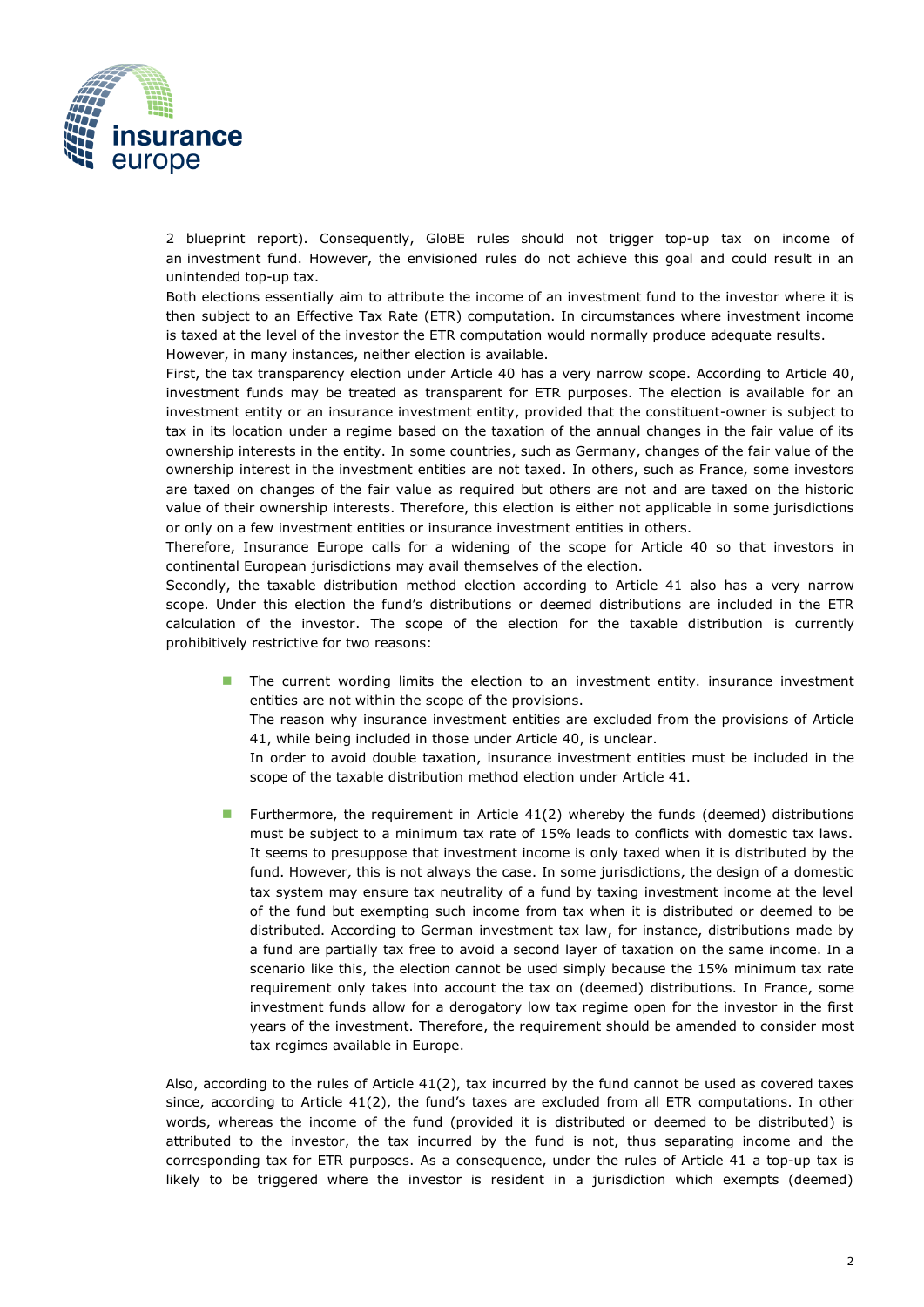

distributions in order to achieve tax neutrality of the fund. Again, similar to the industry's conclusion regarding Article 41(1), the provisions in Article 41(2) should be amended or interpreted so that tax incurred by the fund may be included in the adjusted covered taxes amount of the investor. Finally, the period until the income of the fund has to be distributed should not be strictly limited to three years, as it may run counter to tax policies of jurisdictions with regard to undistributed income. For example, Germany leaves certain items of undistributed income by investment funds untaxed for a

#### ■ **Deferred taxes**

15-year period.

Insurers take the view that a fundamental policy concept of Pillar Two is to look at ETR over a period of time to neutralize the consequences stemming from the application of the annual accounting concept. The requirement that deferred tax balances be recast at the minimum rate undermines the ability of the rules to achieve the policy objective of smoothing the ETR noted immediately above and does not appear to be justified. Recasting deferred tax amounts at the minimum rate does not provide recognition of the actual rate of tax that will be borne in respect of the relevant underlying timing difference when looking at the annual ETR and will result in a top-up tax both in respect of timing and permanent differences. This will arise notwithstanding that the true ETR borne by the Multi National Entity (MNE) over time is higher than the minimum rate. For example, the top-up tax will arise in circumstances where there are loss carry-back rules under local legislation or where tax losses are being utilised and there is a permanent difference, regardless of the materiality of that permanent difference or its impact on the effective tax rate, and regardless of the level of tax paid by an MNE over time. The outcome of this calculation is double taxation.

Regarding the deferred taxes, the industry also has serious concerns with the level of aggregation. In financial statements, the deferred taxes are computed on an aggregate basis. The gathering of these data would be tremendously burdensome. Therefore, the industry recommends that computing deferred taxes on an aggregate basis is accepted, where such aggregation would not undermine ETR computation rules.

Also, it is important for insurers that contingency reserves (safety reserves) get the same treatment under Article 21 (8) (g) as other insurance reserves and that should be made clear in the Directive. Due to the insurance business model, insurers must make assumptions about the future. Contingency reserves are a legitimate way for insurers to cater for factors that are random or otherwise difficult to assess.

The specific provisions for insurance companies relating to insurance provisions are most welcome, but these do not include the tax treatment of derivatives related to these provisions. In many cases, substantial deferred tax positions exist in relation to these derivatives. The EC should also confirm that these deferred tax positions, based on paragraph 4.4.5(e), are treated the same as insurance reserves and insurance policy deferred acquisition costs. If not, the scope for the special treatment for insurance provisions should be extended to derivatives that relate, are linked to these provisions.

If a 3.2.5 election is made, it should be confirmed that deferred tax related to these excluded gains or losses attributable to fair value or impairment accounting are excluded from the covered taxes.

#### ■ **Calculation of ETR**

With regards to the proposal of calculating the ETR position on a yearly basis without compensation over the years, the general basic assumption in financial and tax accounting is that taxes payable should, at the lifetime of a company, be based on the total profit concept, being the sum of all yearly profits. To meet this basic principle, the introduction of a carry forward or averaging instrument would be appropriate. One could think of a recalculation of the five-years average of the ETR's in a country with the potential of a refund.

In addition, to alleviate from the burden of having to perform ETR recalculations, the materiality threshold of €1 mln in Article 24 should be raised.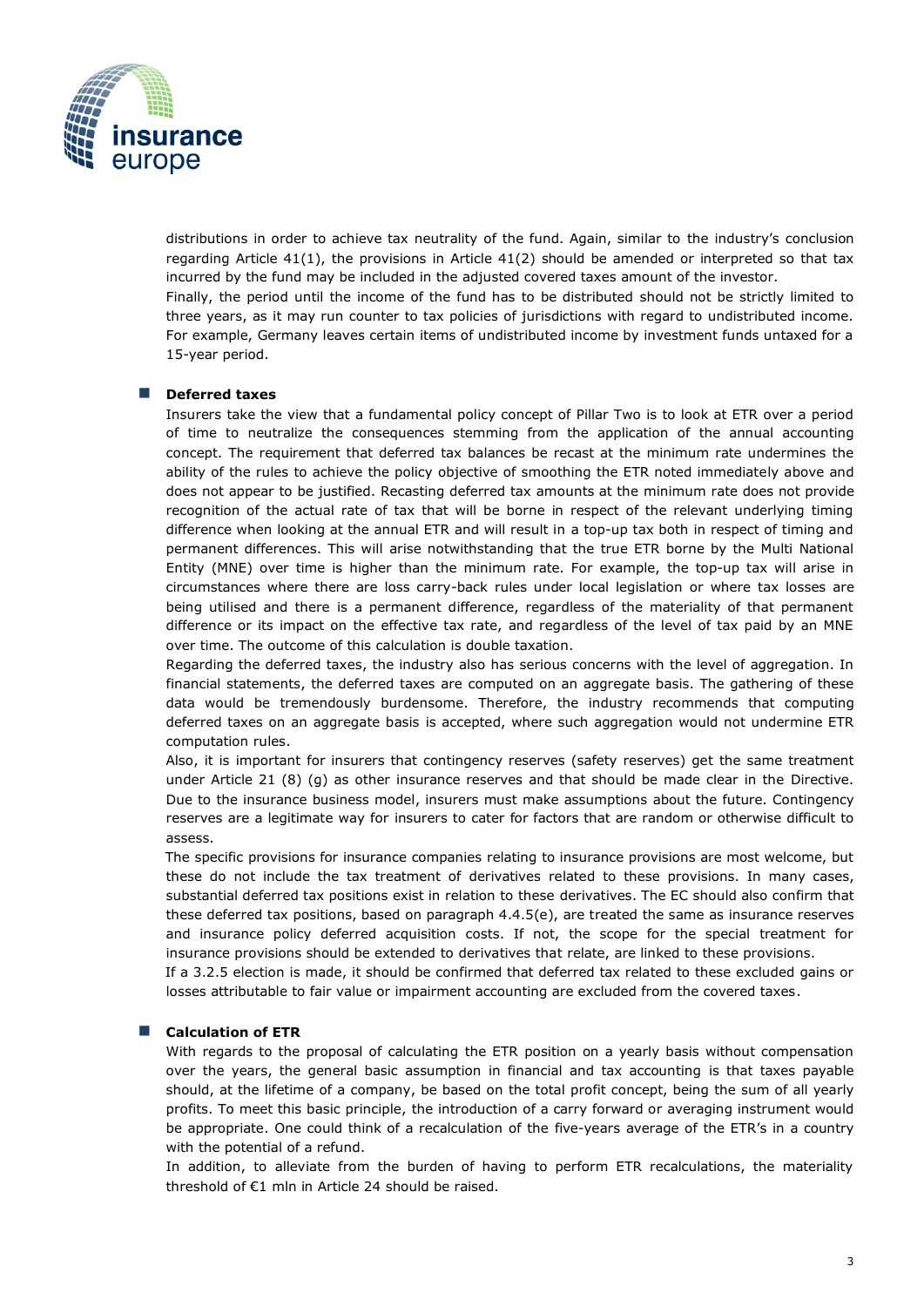

#### ■ Restricted Tier 1 Capital (RT 1)

Under Solvency II regulations, insurers can issue Restricted Tier 1 Capital (RT1). This is contingent convertible subordinated debt and includes a contractual trigger to convert to equity on specified events. In some countries RT1 is treated as equity for accounting purposes, but coupons are deductible for tax.

This treatment is identical to Additional Tier 1 Capital in the banking sector. Given the similarity between RT1 and Additional Tier One Capital, it should be clarified that Article 15 paragraph 11 is also applicable to the insurance sector. Without this alignment the EU Directive would negatively impact insurers efficient access to capital markets.

#### ■ **Consolidation Scope**

According to 1.2.2. (b) of the OECD Model Rules and Article 3 paragraph 3 letter a of the Directive the MNE group definition for Pillar 2 also includes related entities which are excluded from the consolidated financial statements of the ultimate parent entity solely on size, materiality grounds or on the grounds that they are held for sale. Currently, these insignificant entities are often not connected to the reporting infrastructure and the accounting standard used for the entity regularly deviates from International Financial Reporting Standards (IFRS) or another accounting standard used in the preparation of the consolidated financial statements of the ultimate parent entity. For that reason, the data required for the ETR computation is not easily available and a reconciliation of the financial statements under local GAAP for these entities would be necessary.

The exclusion of insignificant related entities from the consolidated financial statements of the ultimate parent entity follows the materiality principle. Given the policy rationale of Pillar 2 to limit the scope of the global minimum tax to large multinational companies it seems exuberant to include insignificant entities. Due to their small size, a possible minimum tax for these entities would be marginal and disproportionate to the resulting administrative burden.

#### ■ Substance-based income exclusion

Article 27 provides for a substance carve-out based on a formula, which aims to reduce the impact of Pillar 2 on MNE groups in a jurisdiction, where they are carrying out real economic activities. In this respect, companies with significant human capital and tangible asset benefit of a carve out on the basis on return on those assets. Workforce and tangible assets are key assets only for certain industries, such as the manufacturing sector. Conversely, for insurers, real economic activities are not only measured on the basis of human capital and tangible assets, but especially on the level of financial capital which can be considered their key asset base. By nature, insurance industry is capital intensive.

Holding and managing sufficient capital for an insurer is key for success and a key indicator of substantive activities within a jurisdiction. Per se, financial capital is a scarce commodity and comes at a cost, hence, moving capital in regulated environment is costly and therefore less likely to be susceptible to BEPS risks.

The carve-out proposed, based only on expenditures for payroll and tangible assets, provides little benefit to the financial services industry which will favour one set of industries over another. Therefore Insurance Europe calls on the EC to include in the formulaic carve out a fixed return on the economic/regulatory capital for the financial services industry which will ensure more neutrality between different industries.

#### ■ **Definition of group and constituent entity**

Article 2 defines the group and therefore the constituent entities for the purposes of the GloBE rules as the "entities which are related through ownership or control as defined by the acceptable accounting